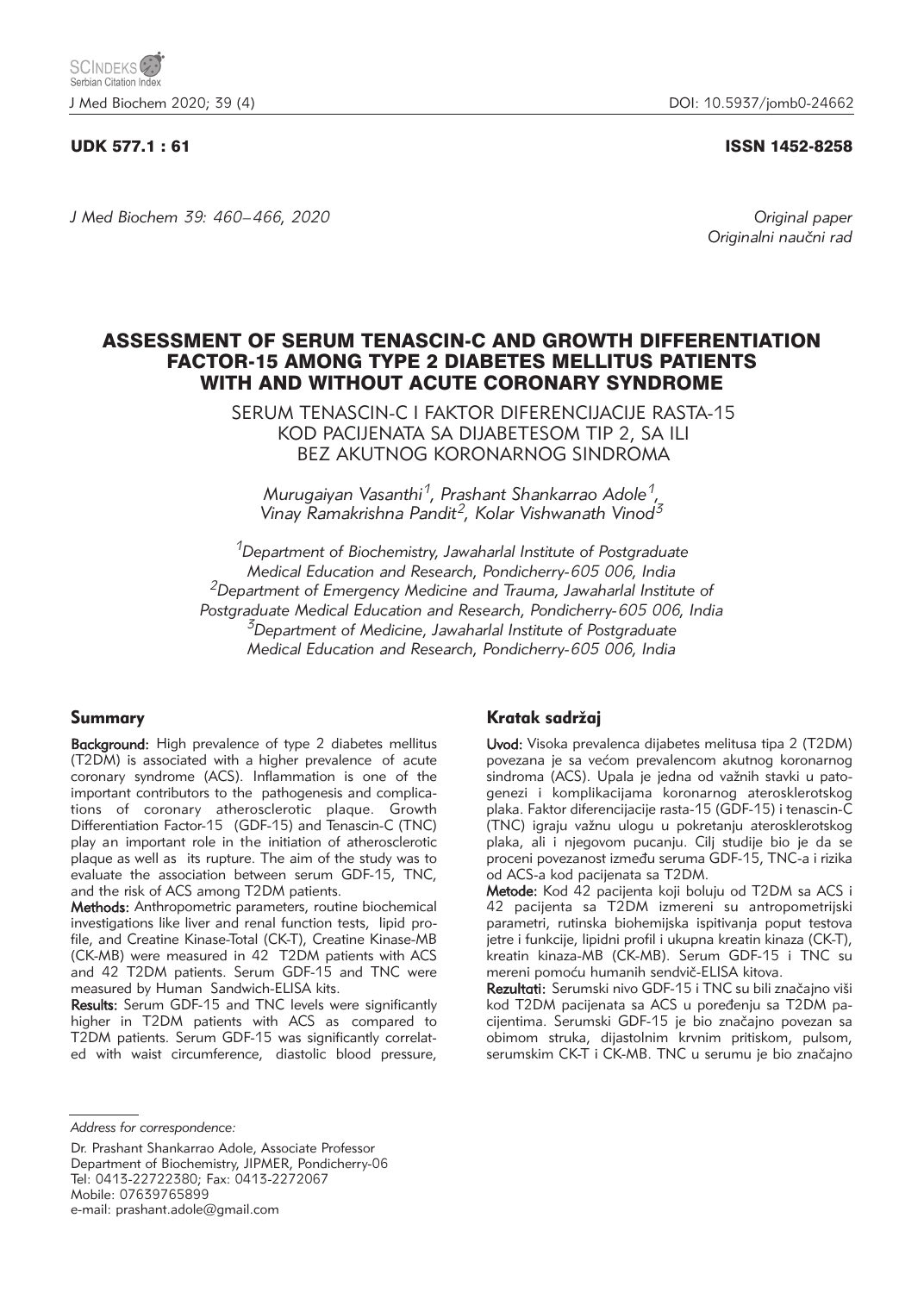pulse, serum CK-T, and CK-MB. Serum TNC was significantly correlated with the pulse, serum CK-T, CK-MB, high- density lipoprotein-cholesterol, and blood urea nitrogen. Multivariate linear regression analysis showed that waist circumference was independently positively associated with serum GDF-15.

Conclusions: T2DM patients with higher serum GDF-15 and TNC levels were at higher risk of acute coronary syndrome independent of other cardiovascular risk factors.

**Keywords:** type 2 diabetes mellitus, acute coronary syndrome, tenascin-C, growth differentiation factor-15

#### Introduction

Type 2 diabetes mellitus (T2DM) has emerged as a major public health concern all over the world and most importantly, India has been recognized as the Capital of diabetes by World Health Organization (WHO) (1). As T2DM shares several risk factors in common with coronary artery disease, an increase in the frequency of diabetes concomitantly increases the incidence of coronary artery disease. Diabetics patients are at increased risk for developing coronary artery disease than non-diabetic counterparts of similar age, gender, and ethnicity (2). Cardiovascular disease reports for nearly 80% of premature deaths in diabetic individuals. Since inflammation plays a crucial role in the manifestation and evolution of diabetes and diabetes-related cardiovascular complications, assessment of inflammatory biomarkers may help in the diagnosis of future cardiovascular risk among T2DM patients (3).

Tenascin-C (TNC) is a glycoprotein of an extracellular matrix. Normally, TNC is not present in myocardium except at the chorda tendineae of papillary muscles, but it is found to be expressed under pathological conditions. It is involved in multiple functions such as apoptosis, cell proliferation, differentiation, and migration. In patients with the acute coronary syndrome (ACS), TNC increases the expression and activity of matrix metalloproteinases which trigger degradation of collagen and weaken the attachment of cardiomyocytes from connective tissue ultimately resulting in atherosclerotic plaque instability (4). TNC expression was found to rise with the increasing plaque instability resulting in its rupture (5). Many studies have shown that TNC has been accepted as a predictor of left ventricular remodelling and prognostic marker of ACS (6–8).

Growth Differentiation Factor-15 (GDF-15) comes under the transforming growth factor cytokine family. Normally, GDF-15 is weakly expressed in cardiac tissue and the high level was observed only in pathological conditions such as tissue injury and inflammation. GDF-15 has a role in cellular functions, organs renovation, differentiation, inflammation, and apoptosis (3, 9). Elevated GDF-15 povezan sa pulsom, serumskim CK-T, CK-MB, lipoprotein holesterolom visoke gustine i azotom uree u krvi. Multivarijantna linearna regresiona analiza pokazala je da je obim struka nezavisno pozitivno povezan sa serumskim GDF-15.

Zaključak: Pacijenti sa T2DM sa većem nivoom GDF-15 i TNC u serumu su bili izloženi većem riziku od akutnog koronarnog sindroma nezavisno od ostalih kardiovaskularnih faktora rizika.

Ključne reči: dijabetes tip 2, akutni koronarni sindrom, tenascin-C, faktor diferencijacije rasta-15

protects endothelial cells from high glucose-mediated cellular injury by initiating phosphoinositide 3 kinase/Protein kinase B/endothelial nitric oxide synthase pathway and attenuating Nuclear Factor-kB/c-Jun N-terminal kinases activation (10). Though GDF-15 is not a cardiac-specific protein and elevated in many other tissues, namely liver, kidney, and lung, increased levels of GDF-15 have been observed in the setting of myocardial infarction, heart failure and cardiomyopathy. GDF-15 is also an independent predictor of insulin resistance and abnormal glucose homeostasis in obese individuals, thereby it may provide a link between obesity, diabetes and cardiovascular risk (11, 12).

In T2DM patients, elevated levels of TNC may predispose them for plaque rupture and, ultimately, ACS. Increased serum GDF-15 level in T2DM patients with ACS neutralizes the deleterious effect of inflammation. The limited data on serum TNC and GDF-15 levels among T2DM with ACS is available in the literature. Therefore, the objectives of the study were to assess and compare serum TNC and GDF-15 levels and find its association with personal and family history, biochemical investigations among T2DM with and without ACS and to determine whether serum TNC and GDF-15 can be used to predict the risk of ACS among T2DM patients.

#### Materials and Methods

## *Study participants*

The study was conducted in the Jawaharlal Institute of Postgraduate Medical Education and Research, (JIPMER) Pondicherry from 2017–2019. Approval of the Institute Research Council and the Institute Human Ethics Committee was taken (JIP/IEC/2017/0338 Dated 11/11/2017). All procedures were in accordance with ethical standards of the responsible committee on human experimentation (Institutional and national) and with the Helsinki Declaration of 1964, as revised in 2013. Informed consent was obtained from all participants included in the study. T2DM patients with (ACS) including Unstable Angina (UA), Non-ST elevation myocardial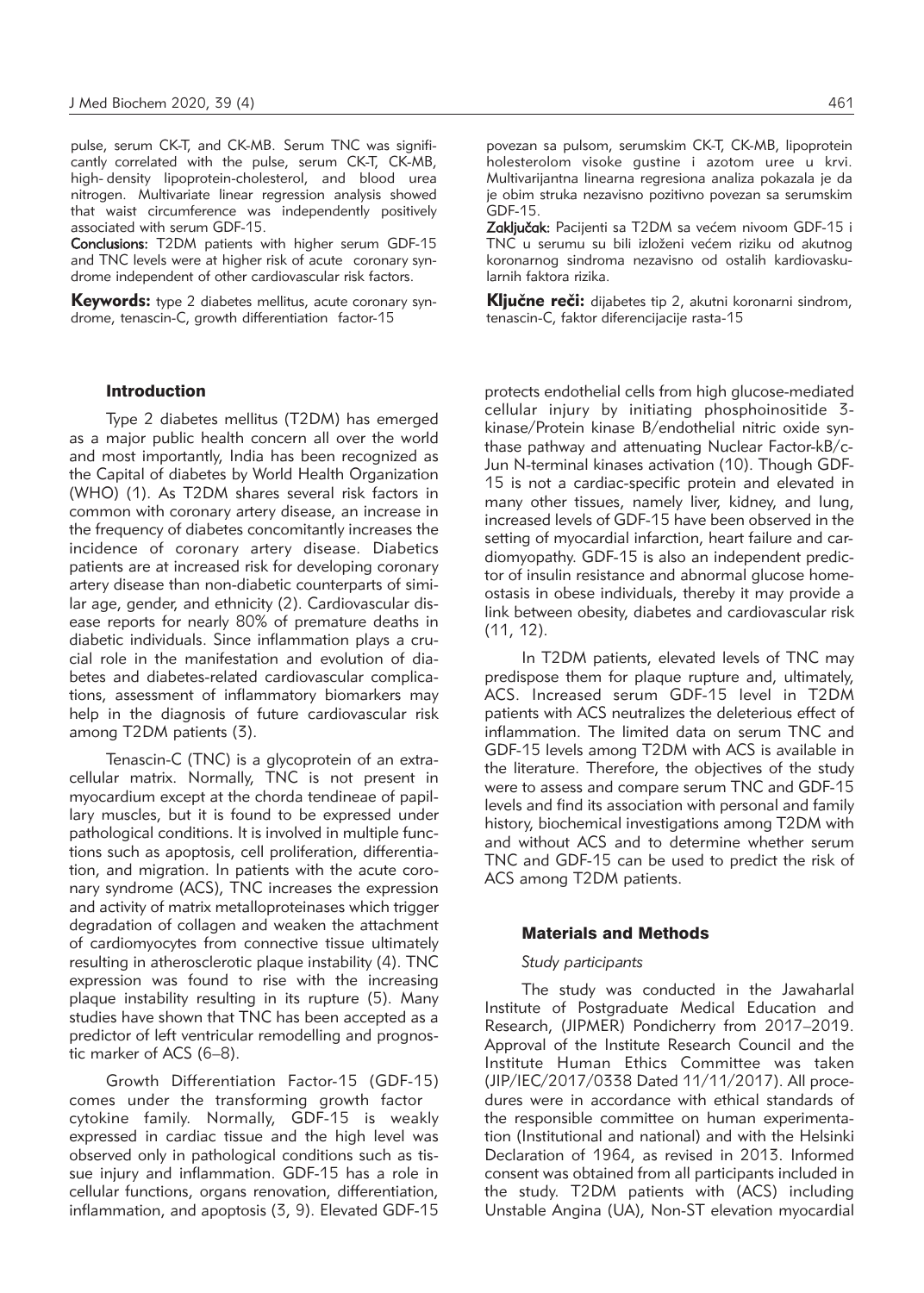infarction (NSTEMI) and ST elevation myocardial infarction (STEMI) were recruited as cases in the study. Age, gender and duration of diabetes matched T2DM patients without ACS were recruited as controls. ACS is defined as the presence of the following: 1) clinical presentation, 2) electrocardiographic changes, and 3) cardiac enzyme elevation (13). Patients with the chronic renal disease with serum creatinine level  $> 221$   $\mu$ mol/L, liver cirrhosis, congestive heart failure, chronic lung diseases, symptomatic peripheral vascular diseases, neoplasm and chronic infections were excluded.

### *Clinical and Biochemical Parameters*

Personal and medical histories for all subjects were recorded. Height, weight, waist circumference, and seated blood pressure were measured by the same observer. Body mass index (BMI) was calculated as weight (kg) divided by the square of height (meter). Under the strict aseptic condition, fasting five-millilitre venous blood was collected from all subjects enrolled in the study and used for routine biochemistry investigations and TNC and GDF-15 ana lysis. Routine biochemistry investigations i.e., cholesterol, triglycerides, High-Density Lipoprotein-Cholesterol (HDL-C), Low-Density Lipoprotein -Cholesterol (LDL-C), Creatine Kinase-Total (CK-T), Creatine Kinase-MB (CK-MB), blood urea nitrogen (BUN), creatinine were assessed by a fully automated analyzer by an appropriate method. Serum levels of TNC and GDF-15 were estimated by using Human Sandwich-ELISA kits (Elab Science) according to the manufacturer's instructions. The intra-assay and inter-assay CV for serum TNC was 4.65 and 5.45 respectively. The intra-assay and inter-assay CV serum GDF-15 was 5.47 and 5.59, respectively.

#### *Statistical analysis*

Normality of data distribution was assessed by the Kolmogorov-Smirnov test. The continuous data such as age, weight, BMI, Waist circumference, cholesterol, triglycerides, HDL-C, LDL-C, CK-T, CK-MB, BUN, creatinine, TNC, and GDF-15 levels were expressed as mean  $\pm$  standard deviation (SD). The distribution of categorical data such as smoking habits and alcoholics were expressed as percentages. Student's *t*-test or Wilcoxon ranks-sum test was used to look for a significant difference in variables between the two groups. Pearson or Spearman's correlation coefficient was used to find the correlation among serum TNC, GDF-15, and biochemical variables. Multivariate linear regression analysis was done to look for the independent association between TNC and GDF-15 with ACS adjusted with parameters that had shown significant correlations with serum TNC and GDF-15 concentration. The value of *P* < 0.05

was considered significant. Statistical analysis and data management were conducted using IBM SPSS Statistics 16 (IBM Corporation, Somers, NY).

## **Results**

### *Baseline clinical characteristics and biochemical measurements*

Demographic, clinical, and biochemical data for the cases and controls were shown in *Table I*. Among the cases, 71% of patients had ST-segment elevation myocardial infarction (STEMI), 19% of patients had unstable angina (UA), 9% patients had Non-ST-elevation myocardial infarction (NSTEMI). Inferior wall, anterior wall and posterior wall myocardial infarction were found among 10, 6 and one patient, respectively. T2DM patients with ACS had significantly higher height, pulse, CK-total, CK-MB, BUN, creatinine, hemoglobin as compared to T2DM patients without ACS. T2DM patients with ACS had significantly lower weight, waist circumference, BMI, diastolic blood pressure, triglycerides as compared to T2DM patients without ACS. There was no significant difference in systolic blood pressure, blood glucose, serum lipid profile except triglycerides among cases and controls.

#### *Serum tenascin-C concentration in groups*

T2DM patients with ACS had significantly higher serum TNC concentration compared to T2DM patients without ACS (13.06  $\pm$  9.80 ng/mL vs 6.16  $\pm$  3.58 ng/mL; P < 0.01). Utilizing ROC curve for the value of TNC and risk of ACS among T2DM patients, it was seen that the greatest increase in risk of ACS was seen at serum TNC concentration more than  $6.99$  ng/mL (AUC = 0.836, sensitivity of 81% and specificity of 71%, LR= 2.79, P < 0.001) (*Figure 1*).

#### *Serum GDF-15 concentration in groups*

T2DM patients with ACS had significantly higher serum GDF-15 concentration compared to T2DM patients without ACS (1155.45  $\pm$  321.01 ng/L vs. 841.63 ± 477.04 ng/L, P < 0.01). Utilizing ROC curve for value of GDF-15 and risk of ACS among T2DM patients, it was seen that the greatest increase in risk of ACS was seen at serum GDF-15 concentration more than 1075.78 ng/L (AUC =  $0.727$ , sensitivity of 69%, and specificity of 69%,  $LR = 2.23$ , P < 0.001) (*Figure 1*).

### *The correlation between serum TNC, GDF-15 concentration, and clinical parameters*

The correlation analysis undertaken on all T2DM patients showed that serum TNC concentration was positively correlated with the pulse ( $\rho =$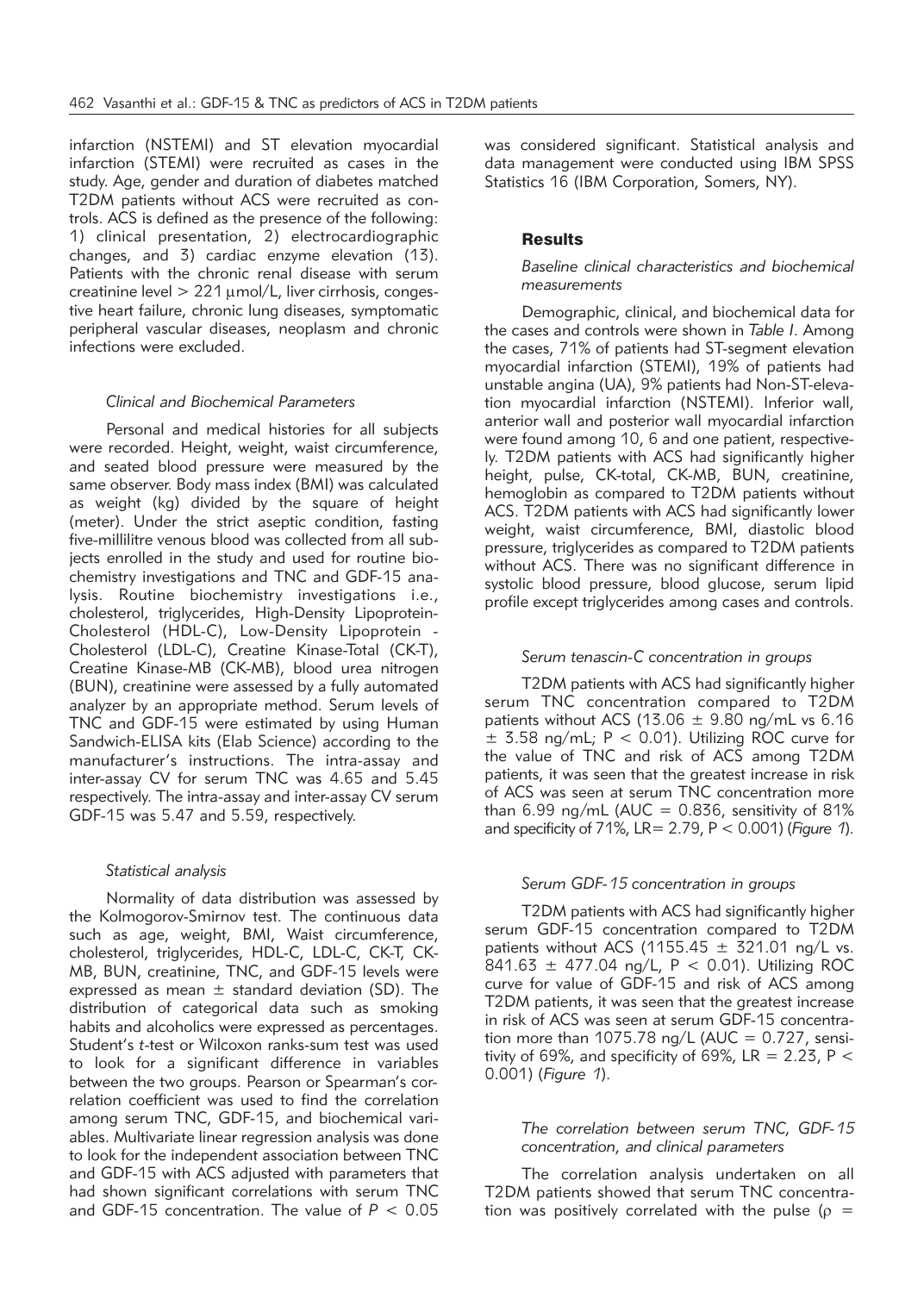| Characteristic                      | Type 2 Diabetes Mellitus with<br>acute coronary syndrome<br>$N = 42$<br>$(Mean \pm SD)$ | Type 2 Diabetes Mellitus<br>$N = 42$<br>(Mean $\pm$ SD) | P       |
|-------------------------------------|-----------------------------------------------------------------------------------------|---------------------------------------------------------|---------|
| Age (years)                         | $57.80 \pm 10.28$                                                                       | $54.54 \pm 10.63$                                       | 0.827   |
| Weight (kg)                         | $61.95 \pm 9.12$                                                                        | $67.09 \pm 19.69$                                       | < 0.001 |
| Height (cm)                         | $163.04 \pm 7.79$                                                                       | $160.42 \pm 15.52$                                      | < 0.001 |
| Waist circumference (cm)            | $89.86 \pm 7.99$                                                                        | $91.13 \pm 10.93$                                       | 0.044   |
| Body mass index ( $\text{kg/m}^2$ ) | $23.35 \pm 3.48$                                                                        | $24.65 \pm 4.85$                                        | 0.033   |
| Systolic blood pressure (mmHg)      | $118.11 \pm 17.27$                                                                      | $119.76 \pm 14.05$                                      | 0.187   |
| Diastolic blood pressure (mmHg)     | $73.47 \pm 13.04$                                                                       | $79.52 \pm 6.60$                                        | < 0.001 |
| Pulse (per min)                     | $92.73 \pm 16.25$                                                                       | $76.28 \pm 6.24$                                        | < 0.001 |
| Duration of Diabetes (years)        | $5.10 \pm 2.91$                                                                         | $5.30 \pm 3.57$                                         | 0.188   |
| Glucose (mmol/L)                    | $13.36 \pm 5.74$                                                                        | $16.38 \pm 5.90$                                        | 0.857   |
| CK-Total (IU/L)                     | $574.42 \pm 17.55$                                                                      | $75.97 \pm 39.94$                                       | < 0.001 |
| CK-MB (IU/L)                        | $42.90 \pm 7.98$                                                                        | $2.88 \pm 1.34$                                         | < 0.001 |
| Cholesterol (mmol/L)                | $3.98 \pm 1.14$                                                                         | $4.44 \pm 0.97$                                         | 0.342   |
| Triglycerides (mmol/L)              | $1.67 \pm 0.75$                                                                         | $1.89 \pm 1.07$                                         | 0.025   |
| HDL-C (mmol/L)                      | $0.76 \pm 0.18$                                                                         | $0.87 \pm 0.24$                                         | 0.056   |
| $LDL-C$ (mmol/L)                    | $2.49 \pm 0.91$                                                                         | $2.78 \pm 0.82$                                         | 0.508   |
| BUN (mmol/L)                        | $10.15 \pm 4.63$                                                                        | $7.88 \pm 2.38$                                         | < 0.001 |
| Creatinine (umol/L)                 | $91.05 \pm 16.80$                                                                       | $83.10 \pm 42.43$                                       | < 0.001 |
| Haemoglobin (g/L)                   | $124.80 \pm 20.90$                                                                      | $119.20 \pm 13.40$                                      | 0.005   |
| GDF-15 (ng/L)                       | $1155.45 \pm 321.01$                                                                    | $841.63 \pm 477.04$                                     | 0.011   |
| Tenascin-C (ng/mL)                  | $13.06 \pm 9.80$                                                                        | $6.16 \pm 3.58$                                         | < 0.001 |

Table I Clinical and biochemical properties of the study population.

*P* < 0.05. Continuous variables were described as mean ± SD; categorical variables were presented as frequencies. HDL-C, high-density lipoprotein cholesterol; LDL-C, low-density lipoprotein cholesterol; CK-total, creatine kinase-total; CK-MB, creatine kinase-MB; TNC, Tenascin-C; GDF- 15, Growth differentiation Factor-15.



Figure 1 ROC curve for serum TNC (ng/mL) and GDF-15 (pg/mL) discriminatory abilities towards ACS in T2DM patients.

Table II Correlation between tenascin-C, GDF-15, and other variables.

| Parameter                | Type 2 Diabetes Mellitus<br>patients with the acute<br>coronary syndrome ( $n = 42$ ) |       |            |       |
|--------------------------|---------------------------------------------------------------------------------------|-------|------------|-------|
|                          | <b>TNC</b>                                                                            |       | GDF-15     |       |
|                          | ρ                                                                                     | Ρ     | ρ          | P     |
| Waist circumference      | $-0.063$                                                                              | 0.569 | 0.255      | 0.019 |
| Diastolic blood pressure | -0.1291                                                                               | 0.243 | $-0.251$   | 0.022 |
| Pulse                    | 0.399                                                                                 | 0.001 | 0.364      | 0.001 |
| CK-Total                 | 0.320                                                                                 | 0.021 | 0.329      | 0.031 |
| CK-MB                    | 0.560                                                                                 | 0.011 | 0.436      | 0.014 |
| <b>HDL-Cholesterol</b>   | -0.2631                                                                               | 0.016 | $ -0.106 $ | 0.336 |
| BUN                      | 0.270                                                                                 | 0.013 | 0.129      | 0.241 |

Data are presented as correlation coefficient Rho (r)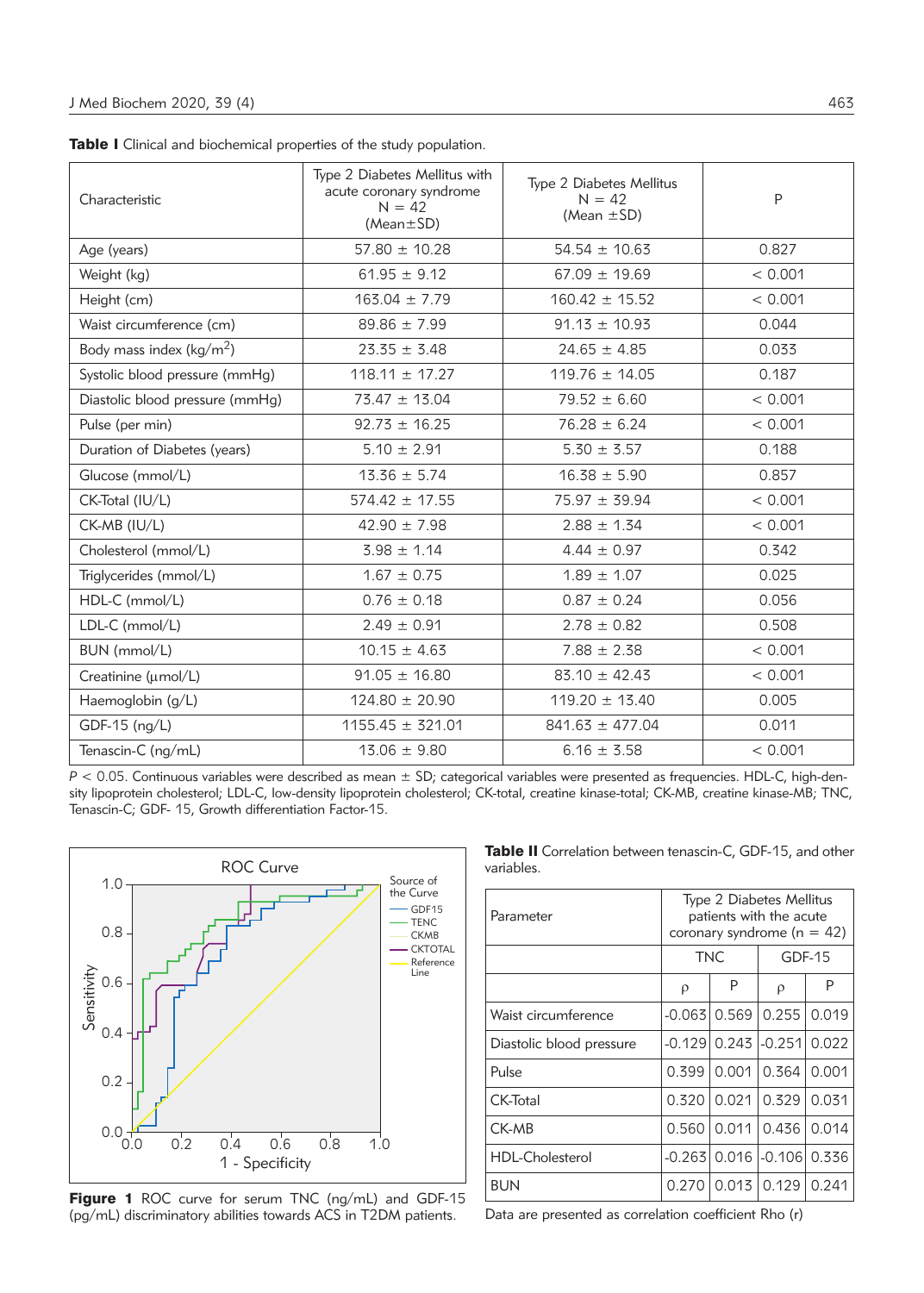Table III Predictors of TNC and GDF-15 in the Multivariate linear regression analysis.

| Independent Variables | Adjusted Odd Ratio<br>(95% Confidence Interval) | P     |  |  |  |
|-----------------------|-------------------------------------------------|-------|--|--|--|
| $GDF-15$              |                                                 |       |  |  |  |
| Waist Circumference   | $4.72(2.40 - 21.18)$                            | 0.014 |  |  |  |
| TNC.                  |                                                 |       |  |  |  |
| Pulse                 | $0.061$ (0.0356 - 0.277)                        | 0.012 |  |  |  |

0.399, P = 0.001), serum CK-MB ( $\rho = 0.560$ , P = 0.011), CK-Total ( $\rho = 0.320$ , P = 0.021) and BUN  $(p = 0.270, P = 0.013)$  and negatively correlated with serum HDL-cholesterol ( $\rho$  = -0.263, P = 0.016). Serum GDF-15 concentration was negatively correlated with diastolic blood pressure ( $\rho = 0.251$ , P = 0.022) and positively correlated with pulse ( $\rho = 0.364$ , P = 0.001), serum CK-Total ( $\rho =$ 0.329, P = 0.031), CK-MB ( $\rho = 0.436$ , P = 0.014) and waist circumference ( $\rho = 0.255$ ,  $P = 0.019$ ) (*Table II*). The multivariate linear regression analysis determined that waist circumference was a significant predictor of serum GDF-15 concentration and pulse was significant predictor of serum TNC concentration (*Table III*).

### **Discussion**

The main finding of this study is that serum TNC, GDF-15, and markers of inflammation, are associated with the risk of ACS in patients with T2DM. Further analysis showed a significant positive correlation between serum TNC, GDF-15, CK-Total, and CK-MB in T2DM patients with ACS.

Coronary artery disease is the major cause of morbidity and mortality among diabetic patients. People with diabetes are at greater risk of developing ACS than non-diabetics (14). An atherosclerotic plaque rupture is a major event responsible for thromboembolic phenomena throughout the body resulting in a stroke, myocardial infarction, etc. Atherosclerotic plaque rupture is a complex process in which inflammation plays an important role. We hypothesized that serum TNC and GDF-15 concentrations in T2DM patients with ACS might reflect the activity of endothelial cells in coronary plaques. Hence, the study aimed to understand the association between serum tenascin-C, GDF-15 levels and risk of the acute coronary syndrome among T2DM patients. The study was conducted on T2DM patients with ACS and age, gender, and duration of diabetes matched T2DM patients without ACS so that there would be no effect of age, gender, and duration of diabetes on study

parameters. From the study, we found that there was a significant difference between cases and controls with respect to weight, height, waist circumference, BMI, diastolic blood pressure, pulse, triglycerides, CKtotal, CK-MB, BUN, creatinine and hemoglobin. There is no significant difference in duration of diabetes, serum lipid profile (except triglycerides) among cases and controls. Dominguez-Rodriguez et al. (15) found that there was no significant difference in age, gender and standard biochemical results between T2DM patients with and without diabetic cardiomyopathy.

Serum GDF-15 concentration was found to be significantly higher in T2DM patients with ACS as compared to T2DM patients without ACS. Serum GDF-15 was found to be associated with various complications of diabetes. Dominguez-Rodriguez et al. (15) found that GDF-15 levels were a useful and novel tool to screen diabetic cardiomyopathy in asymptomatic patients with T2DM. Li et al. (16) concluded that plasma GDF-15 might serve in early diagnosis, evaluation and prediction of the outcomes of type 2 diabetic nephropathy. Schopfer et al. (17) showed that higher levels of GDF-15 were associated with major cardiovascular events in patients with stable ischemic heart disease. Khan et al. (18) concluded that GDF-15 was a new marker for predicting death and heart failure in Post-AMI patients. Increased GDF-15 was a beneficial response so that it can protect the heart by activating Smad2, Smad3 and ALK4/5/7 receptors. Also, GDF-15 had an antiapoptotic effect against ischemia-reperfusion and reduced the size of myocardial infarction (19).

Serum TNC concentration was found to be significantly higher in T2DM patients with ACS as compared to T2DM patients without ACS. Gaber et al. (20) showed that serum TNC levels were higher in patients with an acute myocardial infarction as compared to healthy volunteers. Kenji et al. (4) showed that TNC may have a role in coronary plaque formation and may be involved in coronary lesions in ACS. Jin-Hu et al. (8) showed that TNC and OX40L act synergistically in coronary plaque formation and may also involve in the pathogenesis of coronary lesion. Sakamoto et al. (5) showed that the TNC level is associated with pathological conditions in ACS, especially the presence of ruptured plaque. TNC expression in the plaque region plays an important role in the initiation of rupture. Increased expression of TNC leads to rupture of plaques, thrombus formation, occlusion of coronary arteries and acute coronary syndrome. Correlation study showed a significant positive correlation of serum TNC and GDF-15 with serum CK- Total and CK-MB. Serum TNC and GDF-15 can be used for the diagnosis of ACS in patients with T2DM as their expression was not found in normal heart and would be expressed more in pathological conditions. Also, the serum level of TNC and GDF-15 was correlated with serum CK-MB which is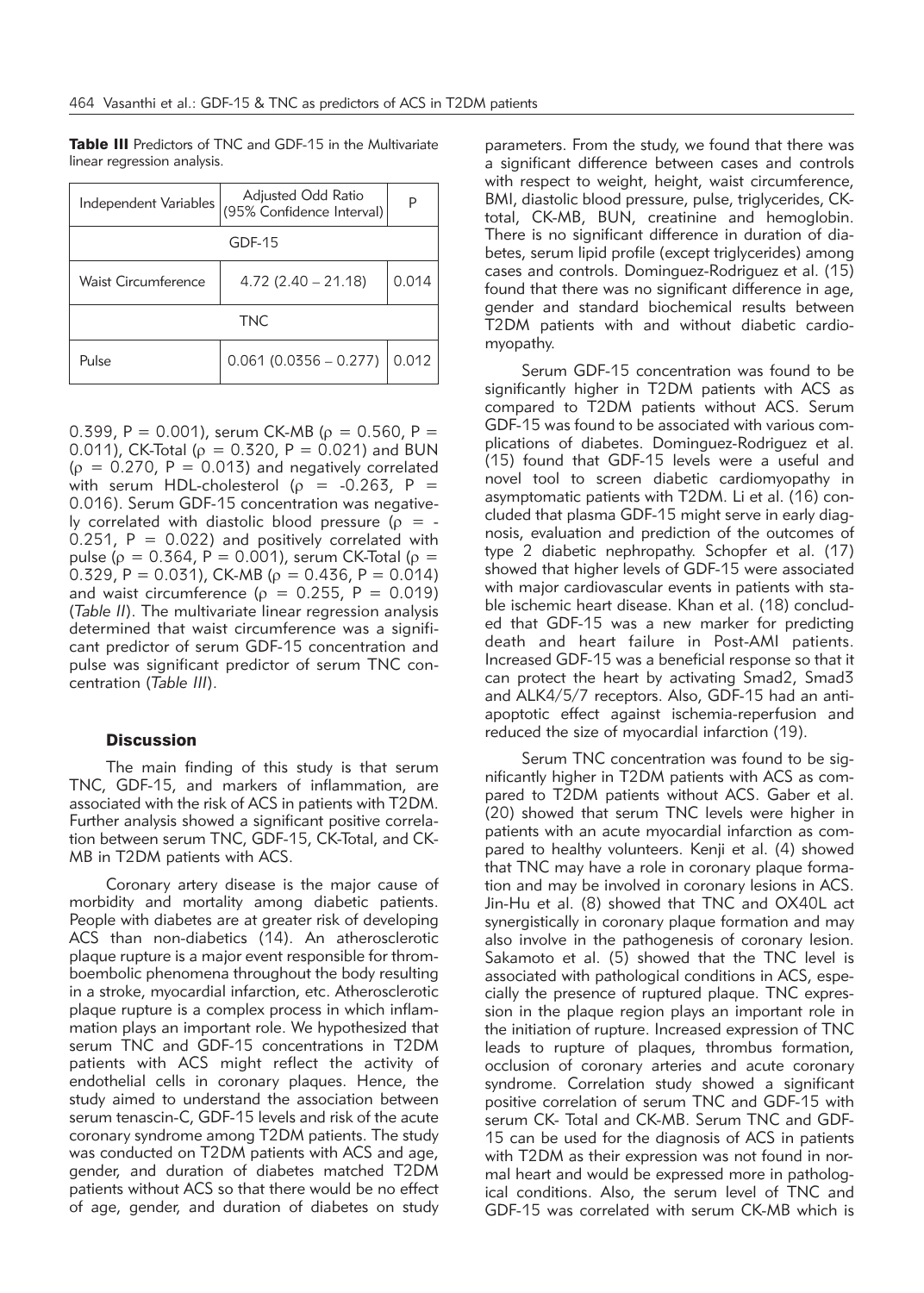considered an important marker for the myocardial infarction. ROC analyses showed that serum TNC and GDF-15 had good probability for diagnosis of ACS in T2DM patients with adequate sensitivity and specificity.

This study has limitations. First, diabetic patients were controls that cannot exclude confounding effects such as the effects of diseases itself and drug treatment. Second, the different duration and different treatment of each T2DM patient might incorporate a possible source of selection bias. Third, the study population was relatively small. Finally, the cause-effect relationship between serum GDF-15, TNC levels and ACS was not possible from a crosssectional study.

In conclusion, serum GDF-15 and TNC were significantly elevated in T2DM patients with ACS as compared to T2DM patients without ACS and were positively correlated with serum CK-MB. Hence

## **References**

- 1. Kashyap SR, Gatmaitan P, Brethauer S, Schauer P. Bariatric surgery for type 2 diabetes: Weighing the impact for obese patients. Cleve Clin J Med 2010; 77(7): 468–76.
- 2. Sethi SS, Akl EG, Farkouh ME. Diabetes Mellitus and Acute Coronary Syndrome: Lessons From Randomized Clinical Trials. Curr Diab Rep 2012; 12(3): 294–304.
- 3. Tzikas S, Palapies L, Bakogiannis C, Zeller T, Sinning C, Baldus S, et al. GDF-15 predicts cardiovascular events in acute chest pain patients. Zirlik A, editor. PLoS One. 2017; 12(8): e0182314.
- 4. Kenji K, Hironori U, Hideya Y, Michinori I, Yasuhiko H, Nobuoki K. Tenascin-C is associated with coronary plaque instability in patients with acute coronary syndromes. Circ J 2004; 68(3): 198–203.
- 5. Sakamoto N, Hoshino Y, Misaka T, Mizukami H, Suzuki S, Sugimoto K, et al. Serum tenascin- C level is associated with coronary plaque rupture in patients with acute coronary syndrome. Heart Vessels 2014; 29(2): 165– 70.
- 6. Arican Ozluk O, Topal D, Tenekecioglu E, Peker T, Yilmaz M, Karaagac K, et al. High tenascin-C levels cause inadequate myocardial blush grade in patients with acute myocardial infarction. Int J Clin Exp Med 2015; 8(2): 2554–61.
- 7. Yang JH, Ren F. Clinical implications of tenascin-C and OX40 ligand in patients with acute coronary syndrome. Biomed Rep 2014; 2(1): 132–6.
- 8. Franz M, Jung C, Lauten A, Figulla HR, Berndt A. Tenascin-C in cardiovascular remodeling: potential impact for diagnosis, prognosis estimation and targeted therapy. Cell Adh Migr 2015; 9(1–2): 90–5.

serum GDF-15 and TNC can be considered as one of the parameters for predicting and diagnosis of an acute coronary event in patients with type 2 diabetes mellitus. However, further research is warranted to confirm by considering large sample size and by conducting longitudinal studies.

*Acknowledgements.* We gratefully acknowledge all of the patients and Mrs. Durga, a laboratory technician, for her technical support during this study. This work was supported by the JIPMER Intramural Research Committee, Pondicherry, with the funded grant (No.: JIP/Res/Intramural/phs2/2017–18, dated 01/12/2017). We thank all the examinees for their participation in the current study.

#### Conflict of interest statement

The authors stated that they had no conflicts of interest regarding the publication of this article.

- 9. Lind L, Wallentin L, Kempf T, Tapken H, Quint A, Lindahl B, et al. Growth- differentiation factor-15 is an independent marker of cardiovascular dysfunction and disease in the elderly: results from the Prospective Investigation of the Vasculature in Uppsala Seniors (PIVUS) Study. Eur Heart J 2009; 30(19): 2346–53.
- 10. Adela R, Banerjee SK. GDF-15 as a Target and Biomarker for Diabetes and Cardiovascular Diseases: A Translational Prospective. J Diabetes Res 2015; 2015: 1–14.
- 11. Kempf T, Guba-Quint A, Torgerson J, Magnone MC, Haefliger C, Bobadilla M, et al. Growth differentiation factor 15 predicts future insulin resistance and impaired glucose control in obese nondiabetic individuals: results from the XENDOS trial. Eur J Endocrinol 2012; 17(5): 671–8.
- 12. Rohatgi A, Patel P, Das SR, Ayers CR, Khera A, Martinez-Rumayor A, et al. Association of growth differentiation factor-15 with coronary atherosclerosis and mortality in a young, multiethnic population: observations from the Dallas Heart Study. Clin Chem 2012; 58(1): 172–82.
- 13. Aswathy JS, Adole PS, Wyawahare M, RamPrakasha S. Assessment of Serum Vaspin Levels among Type 2 Diabetes Mellitus Patients with or without Acute Coronary Syndrome. J Clin Diagn Res 2016; 10(12): BC07–BC10.
- 14. Franklin K, Goldberg RJ, Spencer F, Klein W, Budaj A, Brieger D, et al. Implications of diabetes in patients with acute coronary syndromes. The Global Registry of Acute Coronary Events. Arch Intern Med 2004; 164(13): 1457–63.
- 15. Dominguez-Rodriguez A, Abreu-Gonzalez P, Avanzas P. Usefulness of growth differentiation factor-15 levels to predict diabetic cardiomyopathy in asymptomatic